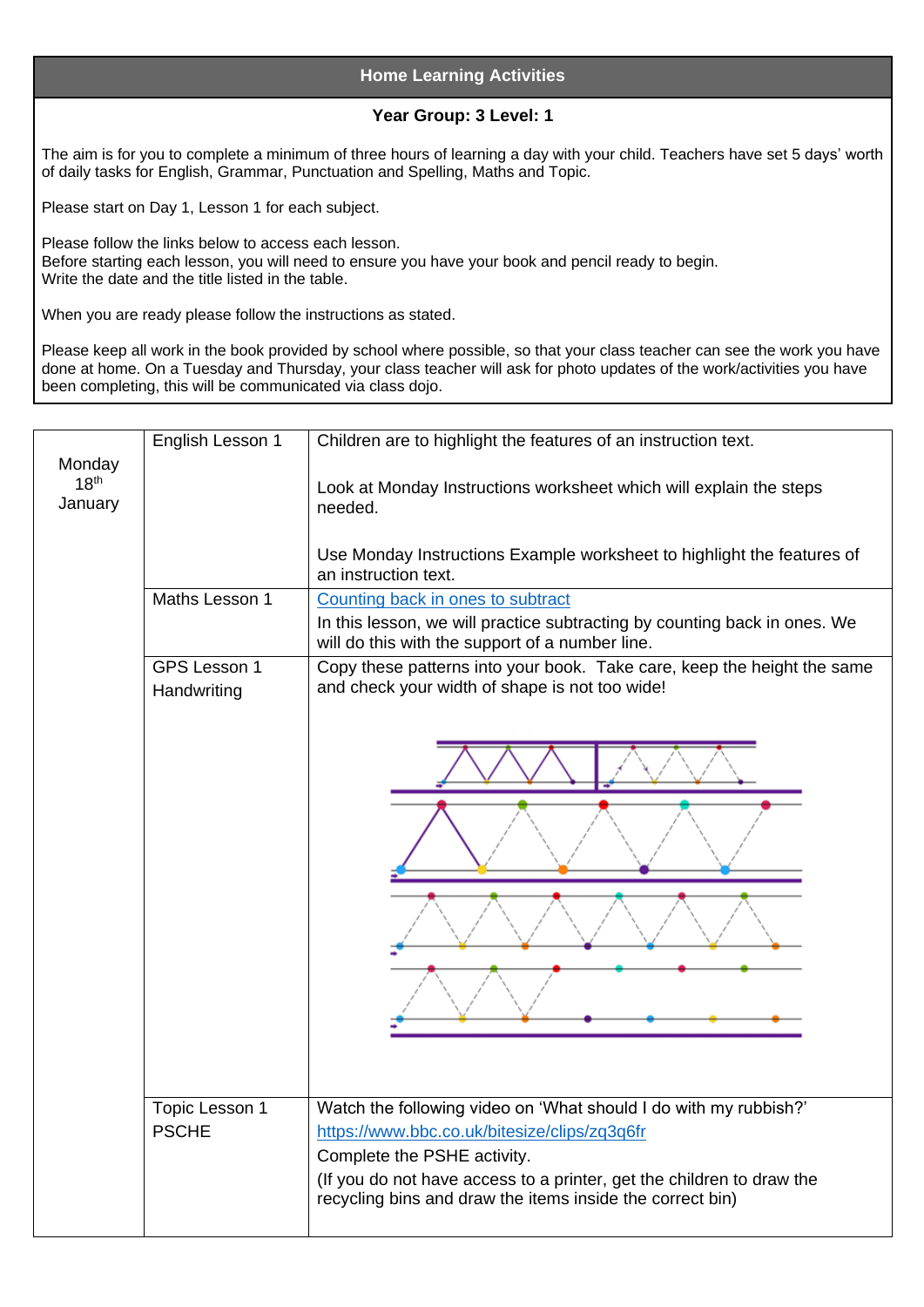| Tuesday<br>19 <sup>th</sup><br>January   | English Lesson 2            | Today we are going to be looking at imperative verbs, which we will be<br>using in our instruction writing.<br>Use the Tuesday imperative verb information sheet to learn all about<br>imperative verbs.<br>Once you are happy that you are confident using imperative verbs, |
|------------------------------------------|-----------------------------|-------------------------------------------------------------------------------------------------------------------------------------------------------------------------------------------------------------------------------------------------------------------------------|
|                                          |                             | complete the Tuesday imperative verbs worksheet.                                                                                                                                                                                                                              |
|                                          | Maths Lesson 2              | Linking subtraction equations to problem solving contexts<br>This lesson will explore how subtraction can be linked to problem solving<br>contexts. We will be applying the previously learnt strategies to solve<br>problems.                                                |
|                                          | GPS Lesson 2<br>Handwriting | Copy these patterns into your book. Take care, keep the height the same<br>and check your width of shape is not too wide!                                                                                                                                                     |
|                                          |                             |                                                                                                                                                                                                                                                                               |
|                                          | Topic Lesson 2<br>PE        | https://www.youtube.com/watch?v=o-ZCP91mjeE                                                                                                                                                                                                                                   |
|                                          |                             |                                                                                                                                                                                                                                                                               |
| Wednesday<br>20 <sup>th</sup><br>January | English Lesson 3            | Today we are going to be writing instructions on how to make a jam<br>sandwich.<br>Discuss how to make a jam sandwich, you could even make one together<br>if you have some bread or jam in your fridge. If not use the Wednesday                                             |
|                                          |                             | how to make a jam sandwich worksheet.<br>Once you have discussed how to make a jam sandwich, complete the<br>Wednesday worksheet, write down your instructions, and remember to use<br>your imperative verbs.                                                                 |
|                                          | Maths Lesson 3              | Recognising the relationship between addition and subtraction<br>This lesson will explore how addition and subtraction are linked, and how a<br>part whole relationship can produce related facts.                                                                            |
|                                          | GPS Lesson 3<br>Handwriting | Complete 4 lines of each of these words in your neatest handwriting.                                                                                                                                                                                                          |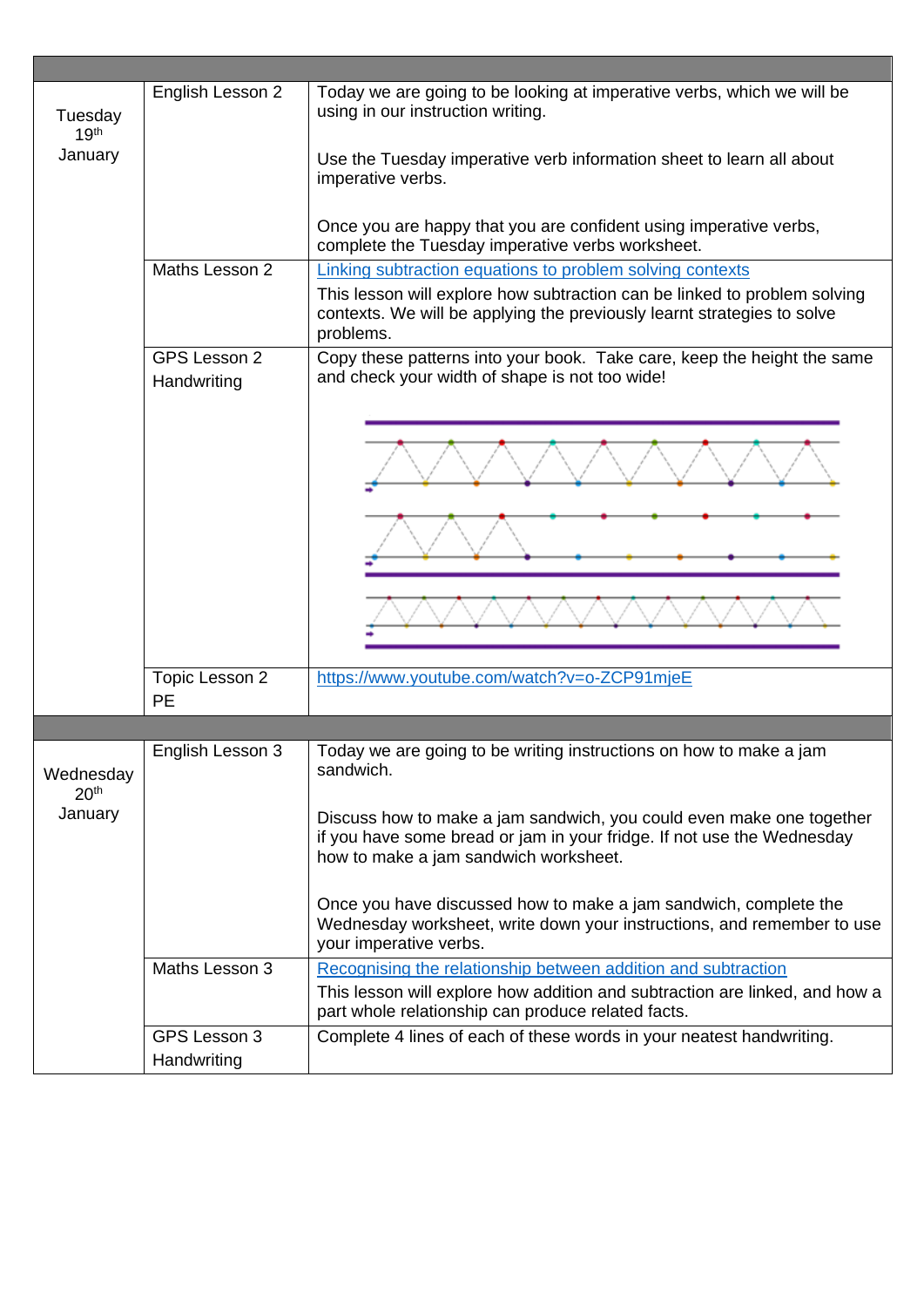|                                      |                                  | the                                                                                                                                                                                                                                                                                                                                                                                                                                                                                                                            |
|--------------------------------------|----------------------------------|--------------------------------------------------------------------------------------------------------------------------------------------------------------------------------------------------------------------------------------------------------------------------------------------------------------------------------------------------------------------------------------------------------------------------------------------------------------------------------------------------------------------------------|
|                                      |                                  | that                                                                                                                                                                                                                                                                                                                                                                                                                                                                                                                           |
|                                      |                                  | not                                                                                                                                                                                                                                                                                                                                                                                                                                                                                                                            |
|                                      |                                  | took                                                                                                                                                                                                                                                                                                                                                                                                                                                                                                                           |
|                                      |                                  | put                                                                                                                                                                                                                                                                                                                                                                                                                                                                                                                            |
|                                      |                                  | ana                                                                                                                                                                                                                                                                                                                                                                                                                                                                                                                            |
|                                      | Topic Lesson 3<br><b>History</b> | Read the information about Queen Victoria and her family.<br>Complete the two tasks to make family trees on the Topic History 20.1.21<br>activity sheet.                                                                                                                                                                                                                                                                                                                                                                       |
|                                      |                                  |                                                                                                                                                                                                                                                                                                                                                                                                                                                                                                                                |
| Thursday<br>21 <sup>st</sup> January | English Lesson 4                 | Today we are going to be planning our instruction writing.                                                                                                                                                                                                                                                                                                                                                                                                                                                                     |
|                                      |                                  | You will need to use the Thursday Text sheet to look at the section of the<br>text where Price Albert makes the bathing machine.                                                                                                                                                                                                                                                                                                                                                                                               |
|                                      |                                  | Whilst looking at this, children need to think about how the bathing<br>machine is built so that they can begin to think about the instructions.                                                                                                                                                                                                                                                                                                                                                                               |
|                                      |                                  | Children are to complete the instructions planning worksheet and draw<br>pictures to plan their instructions.                                                                                                                                                                                                                                                                                                                                                                                                                  |
|                                      | Maths Lesson 4                   | Exploring problems involving addition and subtraction                                                                                                                                                                                                                                                                                                                                                                                                                                                                          |
|                                      |                                  | In this lesson, we will problem solve to complete missing number triangles!<br>We will practice adding and subtracting to find the answers.                                                                                                                                                                                                                                                                                                                                                                                    |
|                                      | GPS Lesson 4<br>Handwriting      | Complete 4 lines of each of these words in your neatest handwriting.                                                                                                                                                                                                                                                                                                                                                                                                                                                           |
|                                      |                                  |                                                                                                                                                                                                                                                                                                                                                                                                                                                                                                                                |
|                                      |                                  | then                                                                                                                                                                                                                                                                                                                                                                                                                                                                                                                           |
|                                      |                                  |                                                                                                                                                                                                                                                                                                                                                                                                                                                                                                                                |
|                                      |                                  |                                                                                                                                                                                                                                                                                                                                                                                                                                                                                                                                |
|                                      |                                  |                                                                                                                                                                                                                                                                                                                                                                                                                                                                                                                                |
|                                      | Topic Lesson 4<br>Art            | Can I design a Victorian plate? Build on your designs from the cameos<br>last week. You could draw around a plate onto paper to get your circle or<br>use a paper plate for your final design. Using greens, blues, browns,<br>oranges and blacks create a plate design worthy for Queen Victoria's<br>banquet table. Pinks and other colours were barely used and then only for<br>1 image or fine detail. The Victorians particularly liked plants and leaves<br>on designs and lots of swirls.<br>Some ideas are as follow: |